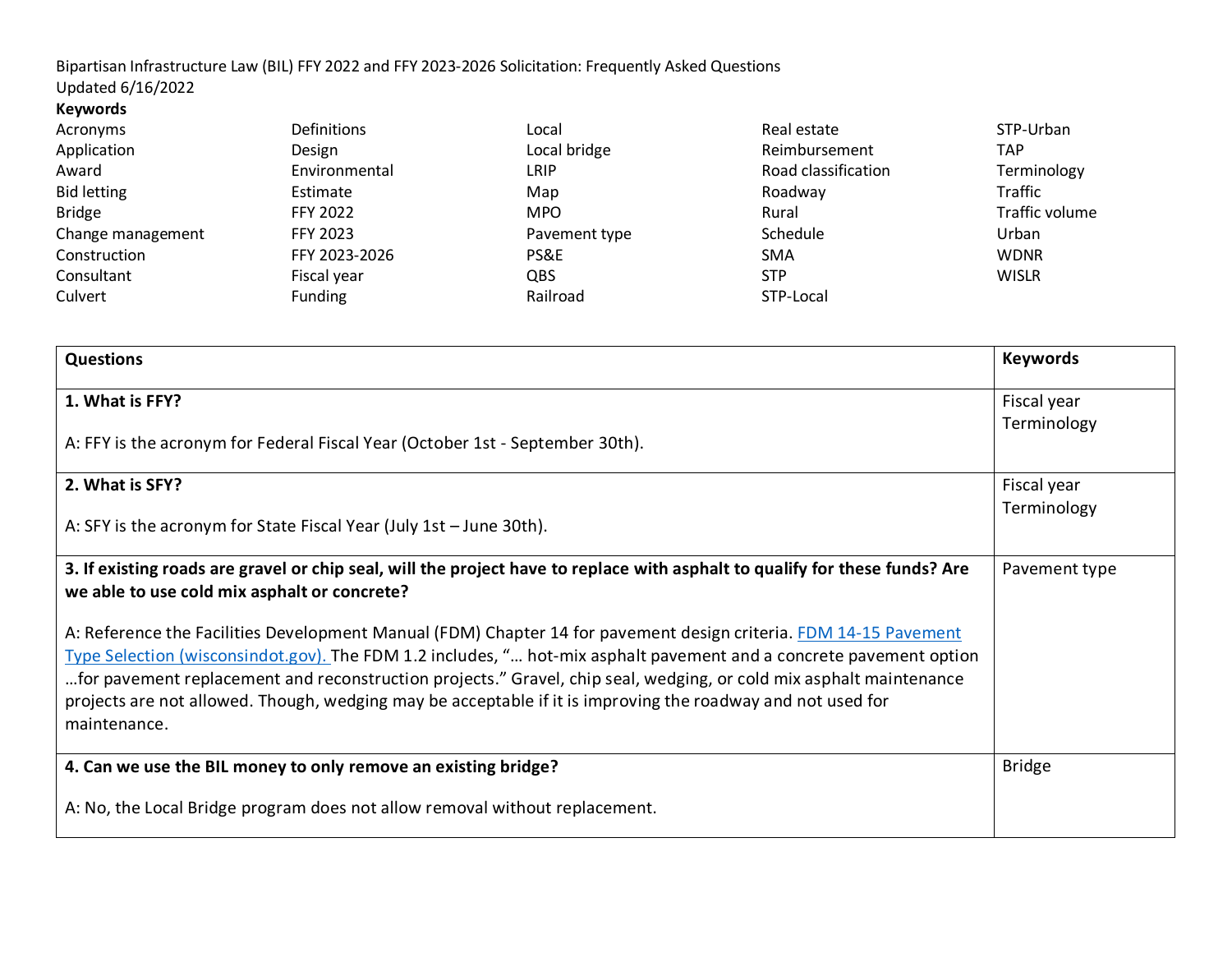| 5. Are we able to submit change management for BIL projects?                                                                                                                                                                                                                                                                                                                                                                                                                                                                                                                                                                           | Change management                                  |
|----------------------------------------------------------------------------------------------------------------------------------------------------------------------------------------------------------------------------------------------------------------------------------------------------------------------------------------------------------------------------------------------------------------------------------------------------------------------------------------------------------------------------------------------------------------------------------------------------------------------------------------|----------------------------------------------------|
| A: Change management is the process that WisDOT uses to update funding and scheduling of approved projects. Yes,<br>change management can be submitted for BIL projects and DOT will review for approval or denial.                                                                                                                                                                                                                                                                                                                                                                                                                    |                                                    |
| 6. Is the DOT limiting the size of the project or limiting the dollar amount in an STP- Local area?                                                                                                                                                                                                                                                                                                                                                                                                                                                                                                                                    | <b>FFY 2022</b>                                    |
| A: No, for the FFY 2022 project solicitation, WisDOT is looking at all construction-only projects that meet the eligibility<br>requirements.                                                                                                                                                                                                                                                                                                                                                                                                                                                                                           | STP-Local                                          |
| 7. Can we submit a project for STP-Local if we are in a Metropolitan Planning Organization (MPO) area?                                                                                                                                                                                                                                                                                                                                                                                                                                                                                                                                 | <b>MPO</b>                                         |
| A: No, please consider looking at applying through the MPO for an STP-Urban project.                                                                                                                                                                                                                                                                                                                                                                                                                                                                                                                                                   | STP-Local<br>STP-Urban                             |
| 8. If we are a part of the STP-Urban and a part of an MPO are we eligible for STP-Local?                                                                                                                                                                                                                                                                                                                                                                                                                                                                                                                                               | <b>MPO</b>                                         |
| A: No, in this case, you would not be eligible for the STP-Local.                                                                                                                                                                                                                                                                                                                                                                                                                                                                                                                                                                      | STP-Local<br>STP-Urban                             |
| 9. What is a WISLR map and what information does it provide?                                                                                                                                                                                                                                                                                                                                                                                                                                                                                                                                                                           | Map                                                |
| A: For WisDOT programs, a location map is required with each application; an easy way to clearly highlight project areas<br>on a map is to use a WisDOT tool called WISLR-or the Wisconsin Information System for Local Roads, which has<br>interactive mapping functionality. This is very helpful for demonstrating the precise termini of a project in one map,<br>which is what our WisDOT programs require. WISLR also allows local governments to access information related to local<br>roads, such as width, surface type, and pavement condition rating. Functional classification information can also be<br>found on WISLR. | Road classification<br>Terminology<br><b>WISLR</b> |
| One important note for STP Local applicants: While the eligibility map posted on our webpage is useful, you are still<br>required to submit a WISLR map with your application.                                                                                                                                                                                                                                                                                                                                                                                                                                                         |                                                    |
| 10. Do we need to submit a WISLR map with our application?                                                                                                                                                                                                                                                                                                                                                                                                                                                                                                                                                                             | Map                                                |
| A: Yes, all project applications are to submit a WISLR map. For more information to obtain a WISLR map, please visit<br>Wisconsin Department of Transportation Wisconsin Information System for Local Roads (WISLR) (wisconsindot.gov)                                                                                                                                                                                                                                                                                                                                                                                                 | Road classification<br>Terminology<br><b>WISLR</b> |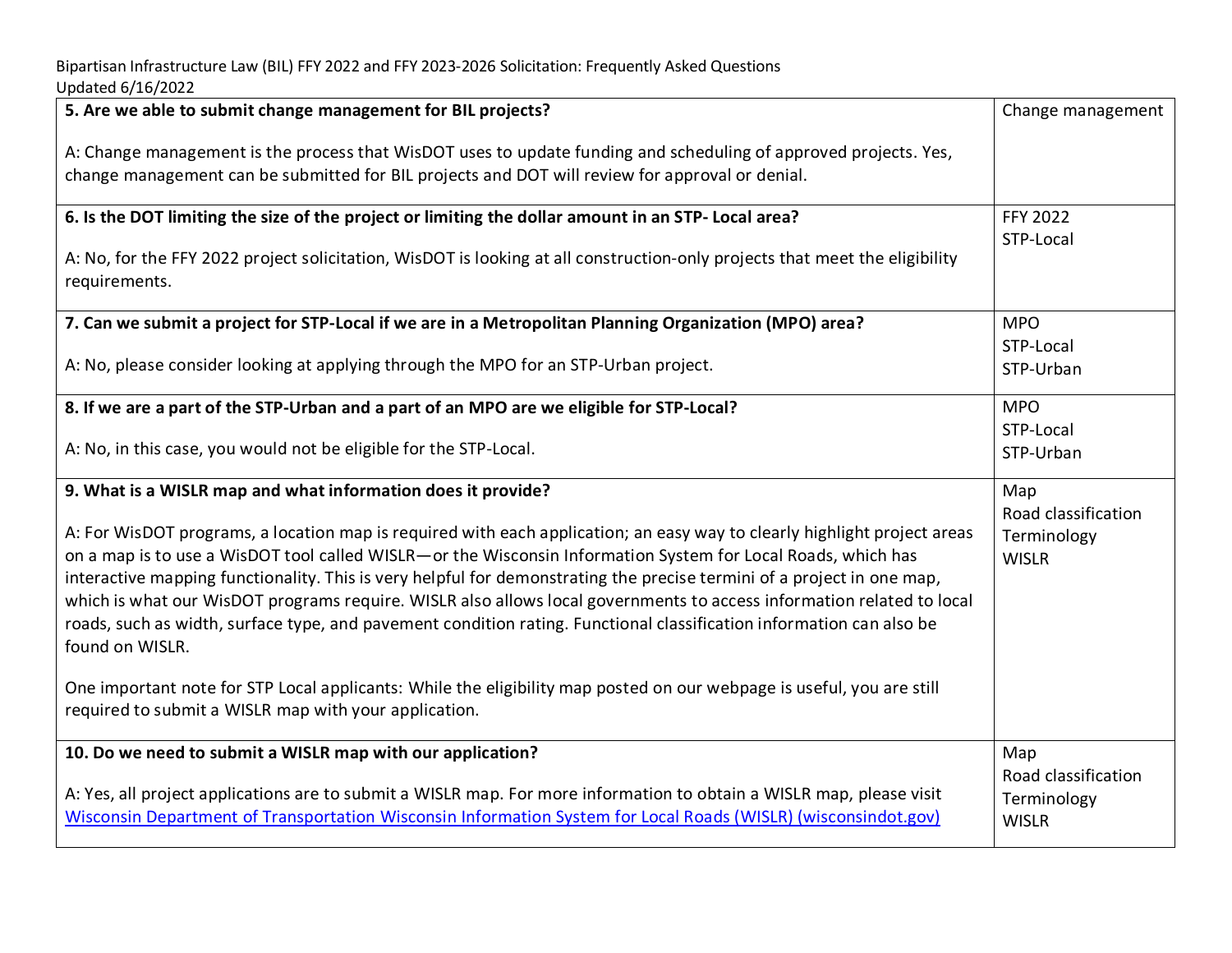| 11. Would our road still be eligible for the STP-Urban program if we do not have any streets that meet the traffic<br>volume criteria?                                                                                                                                                                                                                                                                                                                                                                                    | Road classification<br>STP-Urban<br><b>Traffic volume</b> |
|---------------------------------------------------------------------------------------------------------------------------------------------------------------------------------------------------------------------------------------------------------------------------------------------------------------------------------------------------------------------------------------------------------------------------------------------------------------------------------------------------------------------------|-----------------------------------------------------------|
| A: It depends. Traffic volume is part of the functional classification of roadway criteria. To be STP-Urban eligible, the<br>roadway must be inside of an urban area and the street must be functionally classified as an urban arterial, minor arterial<br>or an urban collector road, and the roadway needs to meet the traffic criteria. Please reference the functional<br>classification WisDOT webpage for more information: Wisconsin Department of Transportation Functional classification<br>(wisconsindot.gov) |                                                           |
| 12. Can we apply for more than one project?                                                                                                                                                                                                                                                                                                                                                                                                                                                                               | Application                                               |
| A: Yes, you may apply for more than one project at a time.                                                                                                                                                                                                                                                                                                                                                                                                                                                                |                                                           |
| 13. Will the DOT allow reimbursement for the design cost for FFY 2022?                                                                                                                                                                                                                                                                                                                                                                                                                                                    | Design<br>FFY 2022                                        |
| A: No, for the FFY 2022 project solicitation design cost will be the responsibility of the project sponsor. Only construction<br>projects will be funded with the FFY 2022 federal funding.                                                                                                                                                                                                                                                                                                                               | Reimbursement                                             |
| 14. Will the DOT allow reimbursement for design for FFY23 and beyond?                                                                                                                                                                                                                                                                                                                                                                                                                                                     | Design<br>FFY 2023-2026                                   |
| A: Yes, design costs will be eligible in future solicitations.                                                                                                                                                                                                                                                                                                                                                                                                                                                            | Reimbursement                                             |
| 15. Will the DOT manage and perform inspections on BIL-funded projects?                                                                                                                                                                                                                                                                                                                                                                                                                                                   | Construction                                              |
| A: Yes, construction inspection will be a requirement, as these projects will be State Let and overseen by WisDOT. Project<br>sponsor will still be responsible for their 20% portion of the construction oversight costs.                                                                                                                                                                                                                                                                                                |                                                           |
| 16. Will the BIL projects be State Let?                                                                                                                                                                                                                                                                                                                                                                                                                                                                                   | <b>Bid letting</b>                                        |
| A: Yes, all BIL funded projects will be State Let.                                                                                                                                                                                                                                                                                                                                                                                                                                                                        |                                                           |
| 17. Is DOT handling the bidding process?                                                                                                                                                                                                                                                                                                                                                                                                                                                                                  | <b>Bid letting</b>                                        |
| A: Yes, WisDOT will handle this process.                                                                                                                                                                                                                                                                                                                                                                                                                                                                                  |                                                           |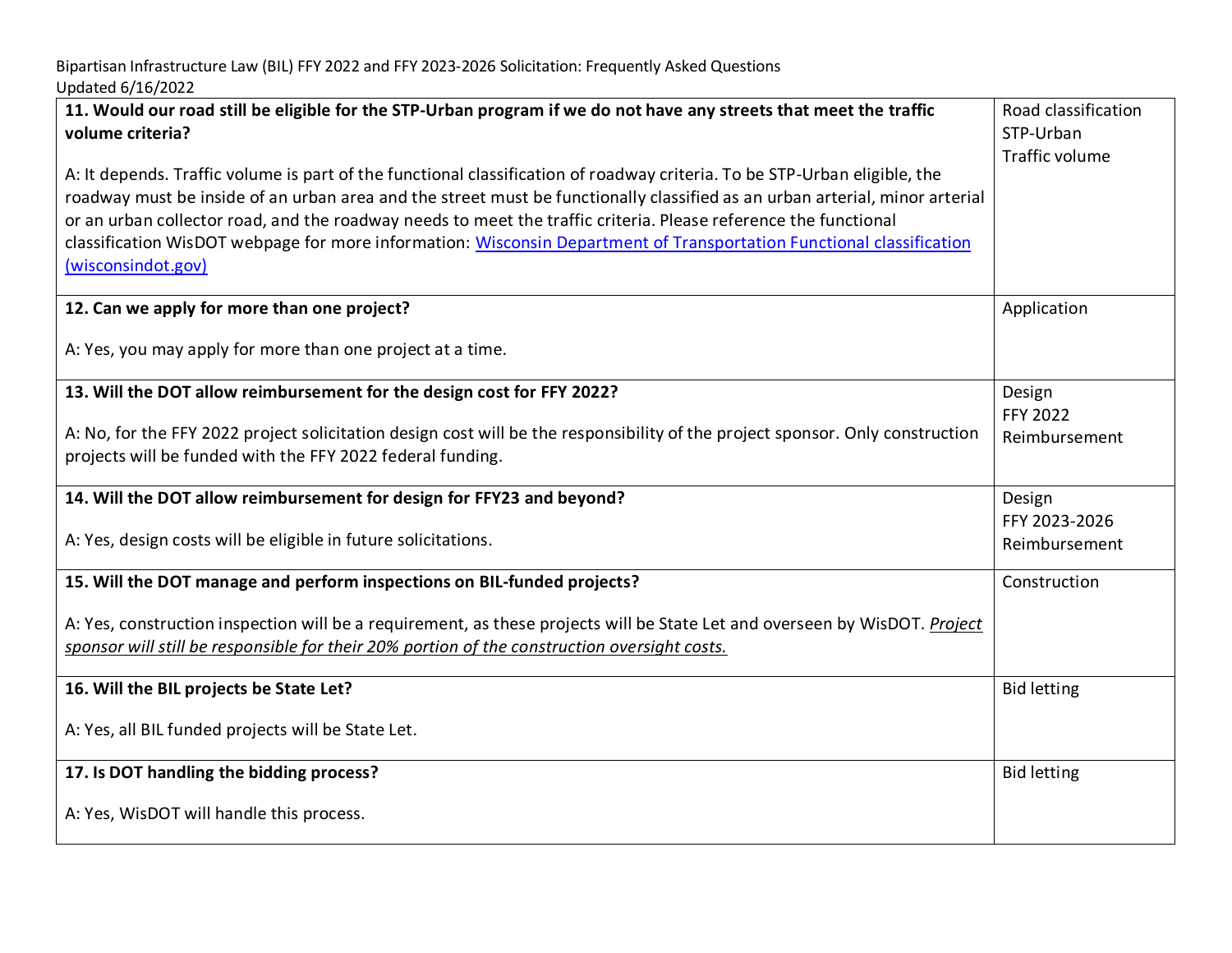| 18. Are gravel roads eligible to be paved with the BIL Funds?                                                                                                                                                                                                                                                | Pavement type                  |
|--------------------------------------------------------------------------------------------------------------------------------------------------------------------------------------------------------------------------------------------------------------------------------------------------------------|--------------------------------|
| A: This is being verified by FHWA and WisDOT will update this FAQ when known.                                                                                                                                                                                                                                |                                |
| 19. What is QBS?                                                                                                                                                                                                                                                                                             | Consultant<br>QBS              |
| A: QBS is the acronym for Qualification Based Selection, a process whereby at least three consultant firms are selected in<br>order of preference based upon qualification criteria. Negotiations are initiated with the firms in their order of<br>preference until a fair and reasonable price is secured. | Terminology                    |
| 20. Do we need to follow QBS with locals funding 100% of the design for the FFY 2022 projects? What about FFY23?                                                                                                                                                                                             | Consultant<br>QBS              |
| A: No, QBS is not required if there is only local funding on the design (no federal money). If federal funding is on a<br>subsequent construction phase, all federal rules for that phase must be followed.                                                                                                  |                                |
| 21. If a design has already begun, and QBS was used, can design funding for FFY 2022 still be applied for?                                                                                                                                                                                                   | Consultant<br><b>FFY 2022</b>  |
| A: No, FFY 2022 will fund only construction projects.                                                                                                                                                                                                                                                        | QBS                            |
| 22. Can the consultant fill out the local application if locals are funding 100% of the design?                                                                                                                                                                                                              | Application<br>Consultant      |
| A: Yes, the consultant can help you with the application if locals are funding 100% of the design.                                                                                                                                                                                                           |                                |
| 23. When do I need to submit my application by in order to get an FFY 2022 project approved?                                                                                                                                                                                                                 | Application<br><b>FFY 2022</b> |
| A: To receive funding for FFY 2022 you must have your application submitted no later than April 1, 2022. If a project is<br>awarded, Plans, Specifications, and Estimates (PS&E) must be submitted by August 1, 2022.                                                                                        |                                |
| 24. Can I submit a bridge replacement project that has culverts under the bridge?                                                                                                                                                                                                                            | <b>Bridge</b>                  |
| A: Yes, we will consider this as long as the bridge is on the bridge eligible list.                                                                                                                                                                                                                          | Culvert                        |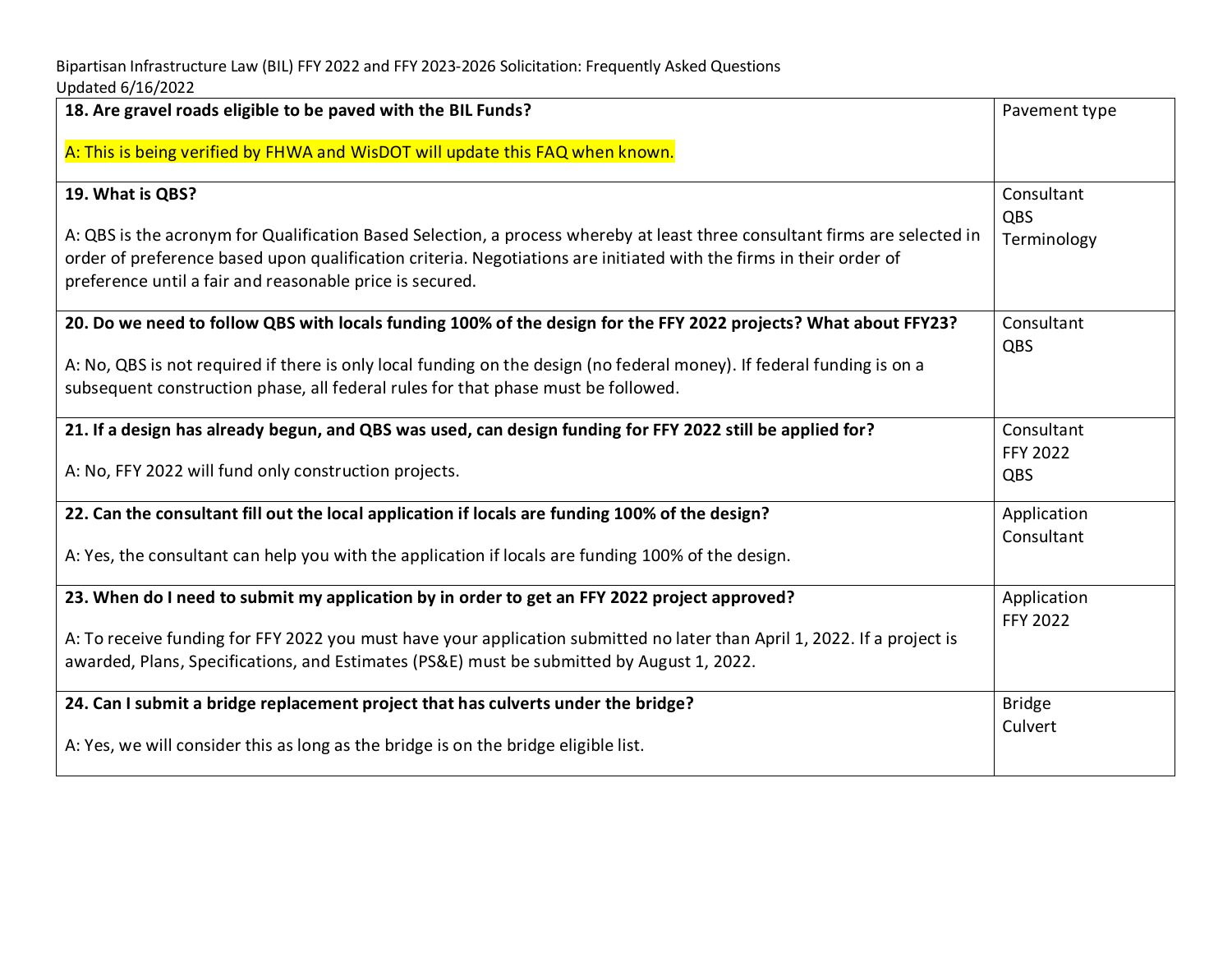| 25. If an application is rejected for the FFY 2022 solicitation, can we re-use the same application material for the FFY23<br>solicitation?<br>A: Yes, if the LPA previously applied for STP or Local Bridge funds in the 2023-2027 normal Program Cycle solicitation (the<br>applications were due on October 15, 2021) or the federal fiscal year (FFY) 2022 BIL solicitation (the applications were<br>due on April 1, 2022), and your application was program eligible but NOT funded, a one-page document called a Pre-<br>Project Award Flexibility Agreement is now available on the BIL webpage. The LPA should complete the Pre-Project<br>Award Flexibility Agreement to allow the previously submitted application to be reconsidered for funding in the FFY<br>2023-FFY 2026 BIL solicitation.<br>Note: Project estimates will be reviewed and updated for inflation for the proposed construction year. Please work with<br>the WisDOT Local Program Manager assigned to your area. (Reference WisDOT website for Local Program contact list:<br>Wisconsin Department of Transportation Bipartisan Infrastructure Law (BIL) - Local Programs (wisconsindot.gov)<br>Please read FAQ 64, for more information on how to apply inflationary increases to proposed projects. | Application<br>Estimate<br>FFY 2022<br>FFY 2023 |
|---------------------------------------------------------------------------------------------------------------------------------------------------------------------------------------------------------------------------------------------------------------------------------------------------------------------------------------------------------------------------------------------------------------------------------------------------------------------------------------------------------------------------------------------------------------------------------------------------------------------------------------------------------------------------------------------------------------------------------------------------------------------------------------------------------------------------------------------------------------------------------------------------------------------------------------------------------------------------------------------------------------------------------------------------------------------------------------------------------------------------------------------------------------------------------------------------------------------------------------------------------------------------------------|-------------------------------------------------|
| 26. If an application is rejected by WisDOT, will WisDOT provide an explanation?                                                                                                                                                                                                                                                                                                                                                                                                                                                                                                                                                                                                                                                                                                                                                                                                                                                                                                                                                                                                                                                                                                                                                                                                      | Application                                     |
| A: Yes, WisDOT will provide an explanation if an application is rejected.                                                                                                                                                                                                                                                                                                                                                                                                                                                                                                                                                                                                                                                                                                                                                                                                                                                                                                                                                                                                                                                                                                                                                                                                             |                                                 |
| 27. For FFY 2022, can we begin construction in December of 2022?                                                                                                                                                                                                                                                                                                                                                                                                                                                                                                                                                                                                                                                                                                                                                                                                                                                                                                                                                                                                                                                                                                                                                                                                                      | Construction<br><b>FFY 2022</b>                 |
| A: If a project is selected for FFY 2022 funding, the project must be let by November 2022. Starting actual construction in<br>December of 2022 will depend upon how quickly the contract is awarded to the low bidder, and whether it is prudent to<br>commence construction activity.                                                                                                                                                                                                                                                                                                                                                                                                                                                                                                                                                                                                                                                                                                                                                                                                                                                                                                                                                                                               |                                                 |
| 28. What does it mean to have funds obligated?                                                                                                                                                                                                                                                                                                                                                                                                                                                                                                                                                                                                                                                                                                                                                                                                                                                                                                                                                                                                                                                                                                                                                                                                                                        | Funding<br>Terminology                          |
| A: Federal funds must be assigned to specific projects to be "obligated"; this is important for WisDOT because federal<br>funds, unlike state funds, do not carry over year-to-year. FFY 2022 federal funding must be obligated by September 30,<br>2022. Funding and pertinent information associated with FFY 2022 projects must be in the federal financial management<br>system and authorized by FHWA before September 30, 2022. The November letting is the latest calendar year let that<br>can accommodate a September 30th obligation in the federal system.                                                                                                                                                                                                                                                                                                                                                                                                                                                                                                                                                                                                                                                                                                                 |                                                 |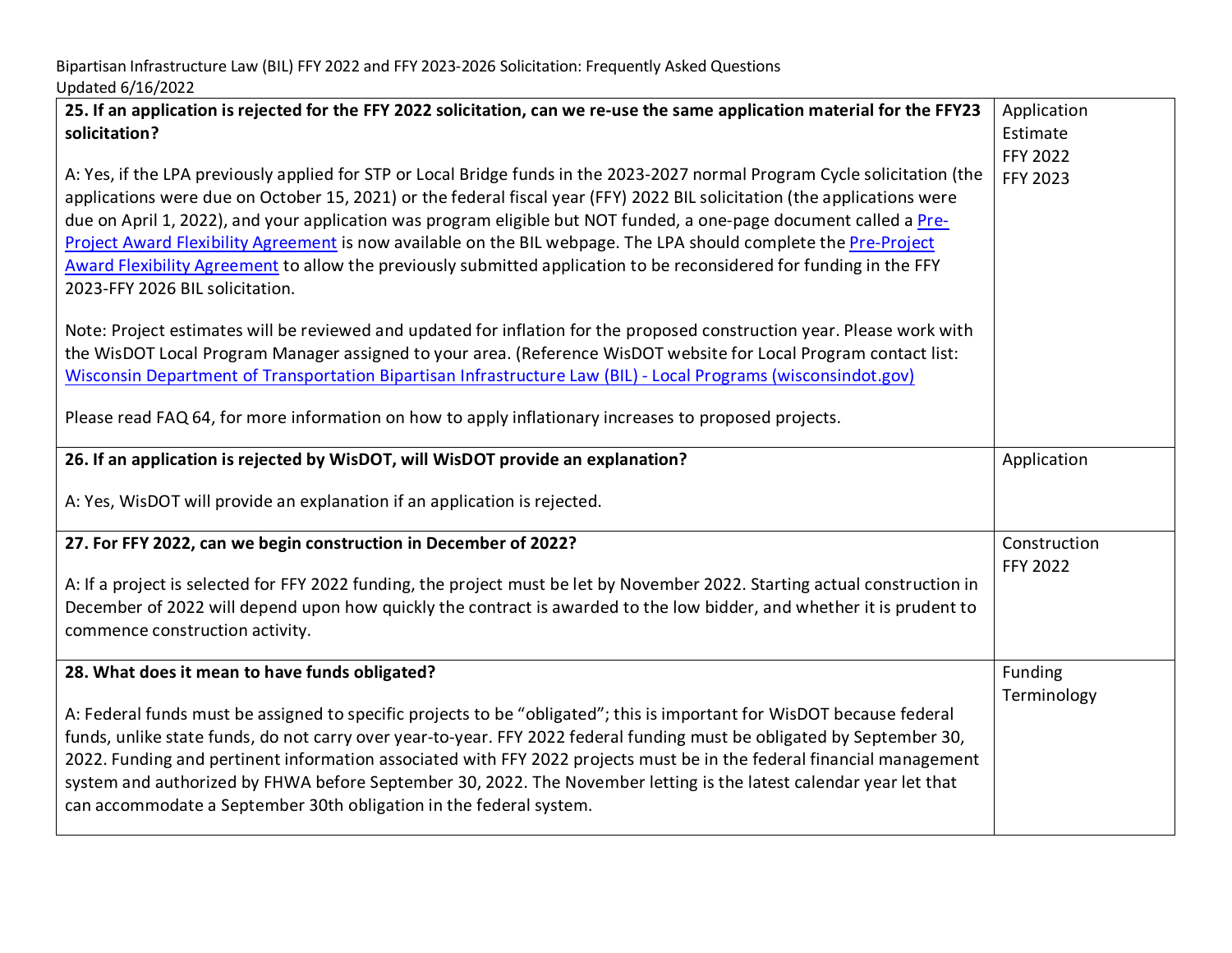| 29. I applied for LRIP- can I also apply for the STP program?<br>A: Yes, you may apply for STP-Local funding while you are awaiting the status of your LRIP application. In the event that<br>you receive an award in both programs, you may choose from either program. However, please keep in mind that you<br>will likely have a limited amount of time to decide whether you will accept an STP-Local award. This is related to the fact<br>that STP-Local projects for FFY 2022 will need to meet an August 1, 2022 PS&E deadline; also, WisDOT must quickly<br>assign FFY 2022 funds to other projects if you decline STP funding for your application. | FFY 2022<br>LRIP<br><b>STP</b> |
|----------------------------------------------------------------------------------------------------------------------------------------------------------------------------------------------------------------------------------------------------------------------------------------------------------------------------------------------------------------------------------------------------------------------------------------------------------------------------------------------------------------------------------------------------------------------------------------------------------------------------------------------------------------|--------------------------------|
| 30. Can we purchase real estate with these FFY 2022 projects?<br>A: No, WisDOT staff have determined that no right of way can be contemplated in order to meet the tight August 1,<br>2022, PS&E deadline.                                                                                                                                                                                                                                                                                                                                                                                                                                                     | FFY 2022<br>Real estate        |
| 31. Is extending an existing roadway eligible under this program?<br>A: No, under current program guidance, you cannot build a road with STP funding where a road does not currently exist.                                                                                                                                                                                                                                                                                                                                                                                                                                                                    | <b>STP</b>                     |
| 32. Can the BIL funds be used in connection with other Federal Funds?<br>A: With few exceptions, you cannot use Federal funds as the local match for your project. ARPA and COVID relief dollars<br>are specific examples of federal funding sources that cannot be used as local match.                                                                                                                                                                                                                                                                                                                                                                       | Funding                        |
| 33. What is cost share?<br>A: Typically, cost share on local program projects is 80% Federal dollars and 20% local match. If you receive an FFY 2022<br>construction award, you will need to have the funds available to cover 100% of design engineering costs. Please keep in<br>mind that if you are selected for a project that will proceed to construction by the end of calendar year 2023, you will<br>need to have local funds available to cover the local match. Additionally, if you plan on applying in the FFY23 - FFY26<br>solicitation for design, you will need to reserve local funds to pay for the local share of design engineering.      | Funding<br>Terminology         |
| 34. Can we look at a project that has a railroad crossing?<br>A: Please contact your WisDOT region railroad coordinator for assistance in determining if a railroad crossing will prohibit<br>your project from moving forward. It is likely that a railroad crossing would disqualify your proposal in the FFY 2022<br>solicitation.                                                                                                                                                                                                                                                                                                                          | Railroad                       |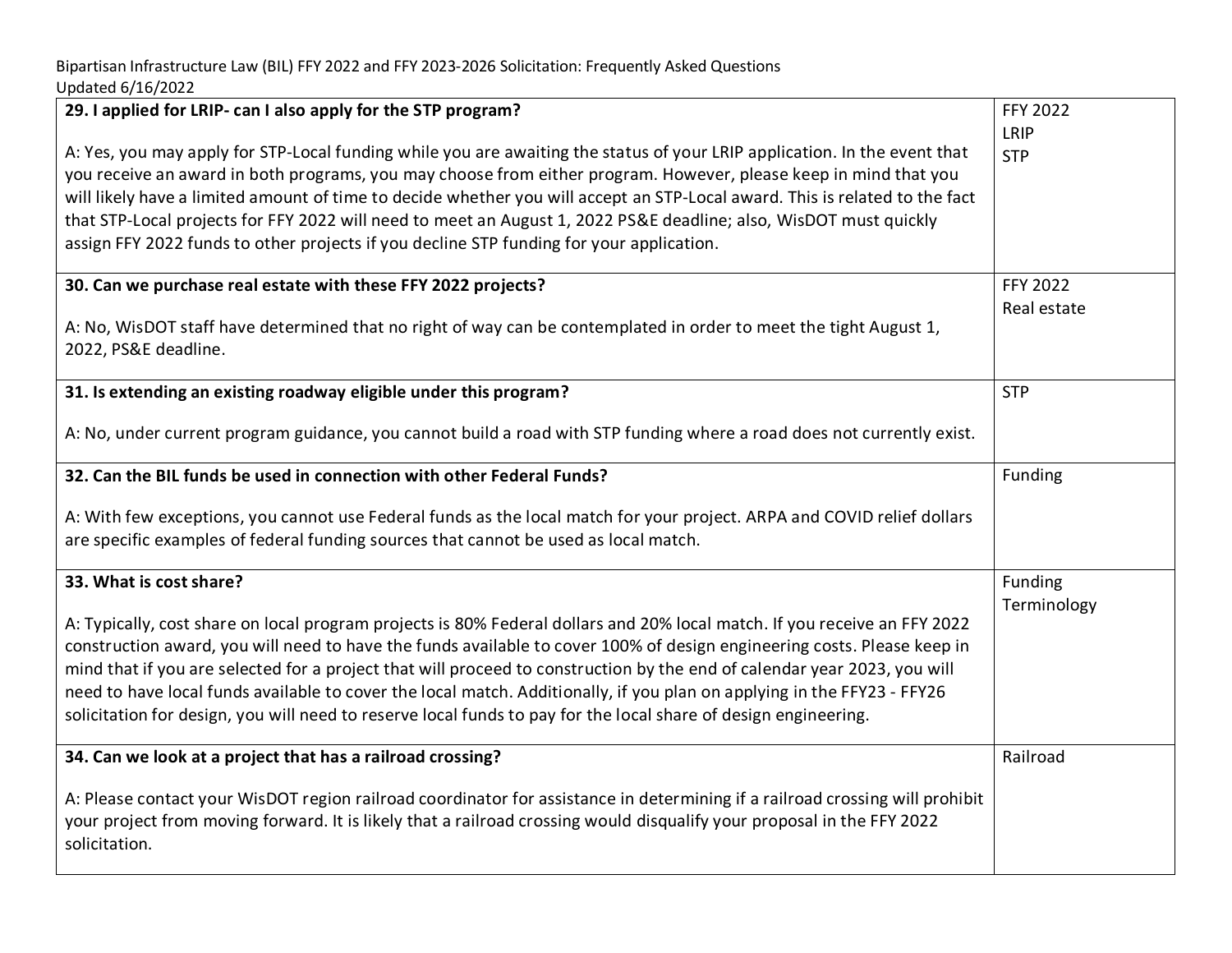| 35. What is the difference between "urban" and "rural"? How do I know if my community is urban or rural?<br>A: This designation is based on urban/rural population. Maps that show urban/rural designation can be found on the<br>WisDOT website at: Wisconsin Department of Transportation Functional classification (wisconsindot.gov) Please contact<br>your DTSD regional Local Program Contacts (wisconsindot.gov) if you have questions about where you fit in STP.                                                                                                                                                                                             | Rural<br><b>STP</b><br>Urban |
|-----------------------------------------------------------------------------------------------------------------------------------------------------------------------------------------------------------------------------------------------------------------------------------------------------------------------------------------------------------------------------------------------------------------------------------------------------------------------------------------------------------------------------------------------------------------------------------------------------------------------------------------------------------------------|------------------------------|
| 36. What qualifies as Qualification Based Selection (QBS)? How many firms does a local public agency need to<br>contact?<br>A: Please follow FDM 8-5-20.2 Solicitation for Local Design QBS process requirements.<br>https://wisconsindot.gov/rdwy/fdm/fd-08-05.pdf#fd8-5-20.4                                                                                                                                                                                                                                                                                                                                                                                        | QBS                          |
| 37. If a Local Public Agency (LPA) has a consultant working on a project design that didn't follow the Qualification<br>Based Selection (QBS) process, can that same consultant adapt the design into a WisDOT Plans, Specifications and<br><b>Estimates (PS&amp;E) submittal?</b><br>A: Consultant costs for design work that did not follow the QBS process are ineligible for Federal Aid funds. The LPA can<br>use LPA funds to convert the design into the WisDOT PS&E format. In this case, the proposed project is eligible Federal<br>Aid funds that can be used for construction only. Please see the Federal / State Aid local project delivery website at: | Consultant<br>PS&E<br>QBS    |
| https://wisconsindot.gov/Pages/doing-bus/local-gov/lpm/default.aspx<br>Local Program Design Consultant Selection Process information (see page 6):<br>https://wisconsindot.gov/Documents/doing-bus/local-gov/lpm/lp-consultant-selection.pdf<br><b>Wisconsin Department of Transportation Procedures and tools (wisconsindot.gov)</b>                                                                                                                                                                                                                                                                                                                                 |                              |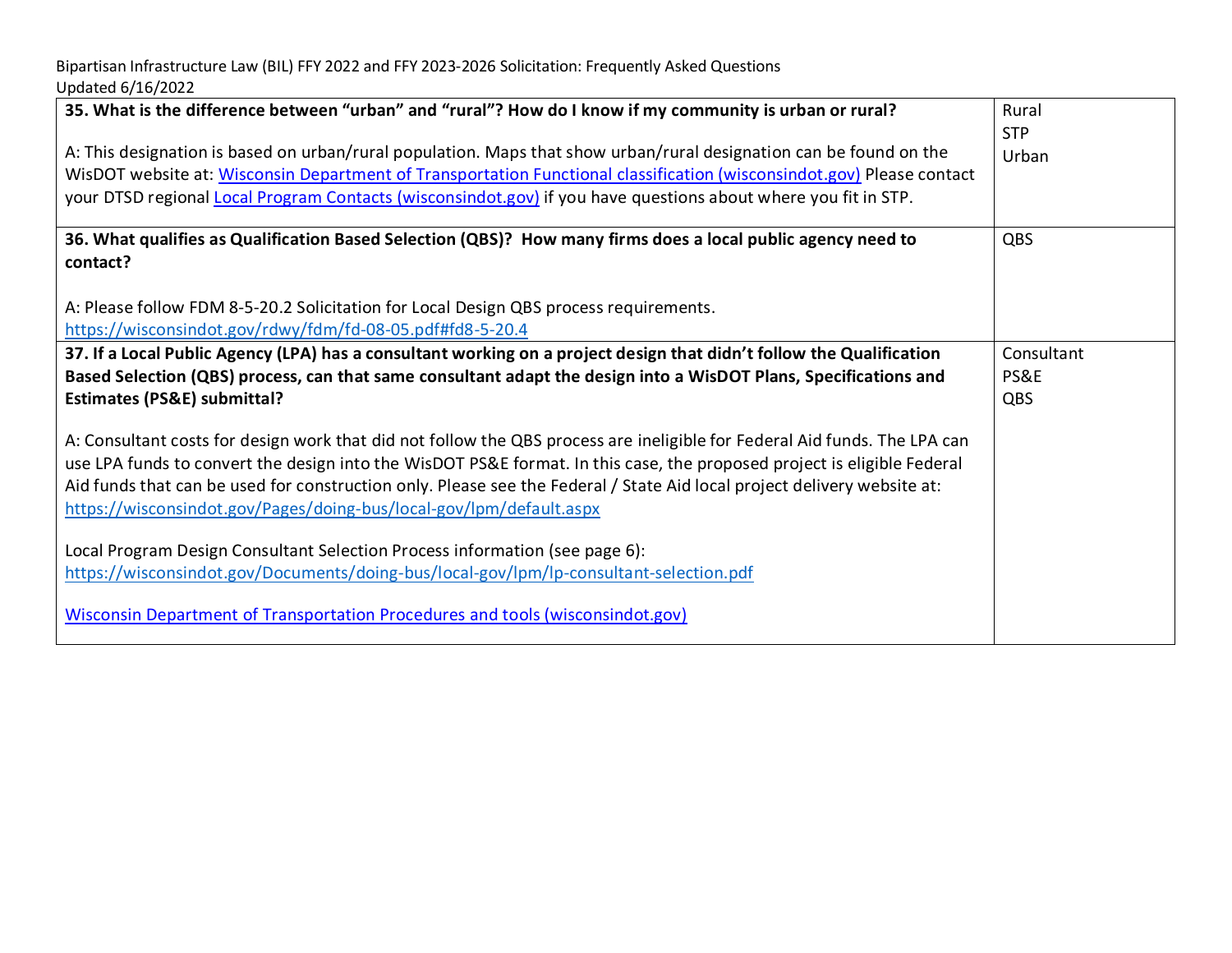| 38. Can a consultant help with the application and still be allowed to perform the design?                                                                                                                                                                                                                                                                                                                 | Application<br>Consultant |
|------------------------------------------------------------------------------------------------------------------------------------------------------------------------------------------------------------------------------------------------------------------------------------------------------------------------------------------------------------------------------------------------------------|---------------------------|
| A: A consultant that helped a Local Public Agency (LPA) complete a project application is eligible to complete a Federal<br>Aid funded design project if the public agency selection process followed the Qualification Based Selection (QBS) process<br>for both phases. If the LPA funds the design phase, the QBS requirement does not apply.                                                           | Design<br>QBS             |
| FDM 8-5-3.4 Conflict of Interest for Consultants #9. On Local Program projects, it is permissible for a consultant to<br>prepare grant applications under a separate contract funded by the municipality and be eligible to compete for the<br>design work on any or all projects for which the same consultant prepared the grant application(s) through the QBS<br>process. A municipality shall either: |                           |
| a. use a one-step QBS process with the scope of work to include the grant application and the design services, if<br>authorized; or                                                                                                                                                                                                                                                                        |                           |
| use a two-step QBS process with the scope of work for the first selection for the preparation of the grant<br>b.<br>application(s) and the second selection for the actual design(s).                                                                                                                                                                                                                      |                           |
| In both cases, all costs incurred prior to WisDOT project authorization are the responsibility of the municipality.                                                                                                                                                                                                                                                                                        |                           |
| Please see more information on Federal / State Aid local project delivery on the WisDOT website:<br>https://wisconsindot.gov/Pages/doing-bus/local-gov/lpm/default.aspx                                                                                                                                                                                                                                    |                           |
| Local Program Design Consultant Selection Process information see page 7: https://wisconsindot.gov/Documents/doing-<br>bus/local-gov/lpm/lp-consultant-selection.pdf                                                                                                                                                                                                                                       |                           |
| Wisconsin Department of Transportation Procedures and tools (wisconsindot.gov)                                                                                                                                                                                                                                                                                                                             |                           |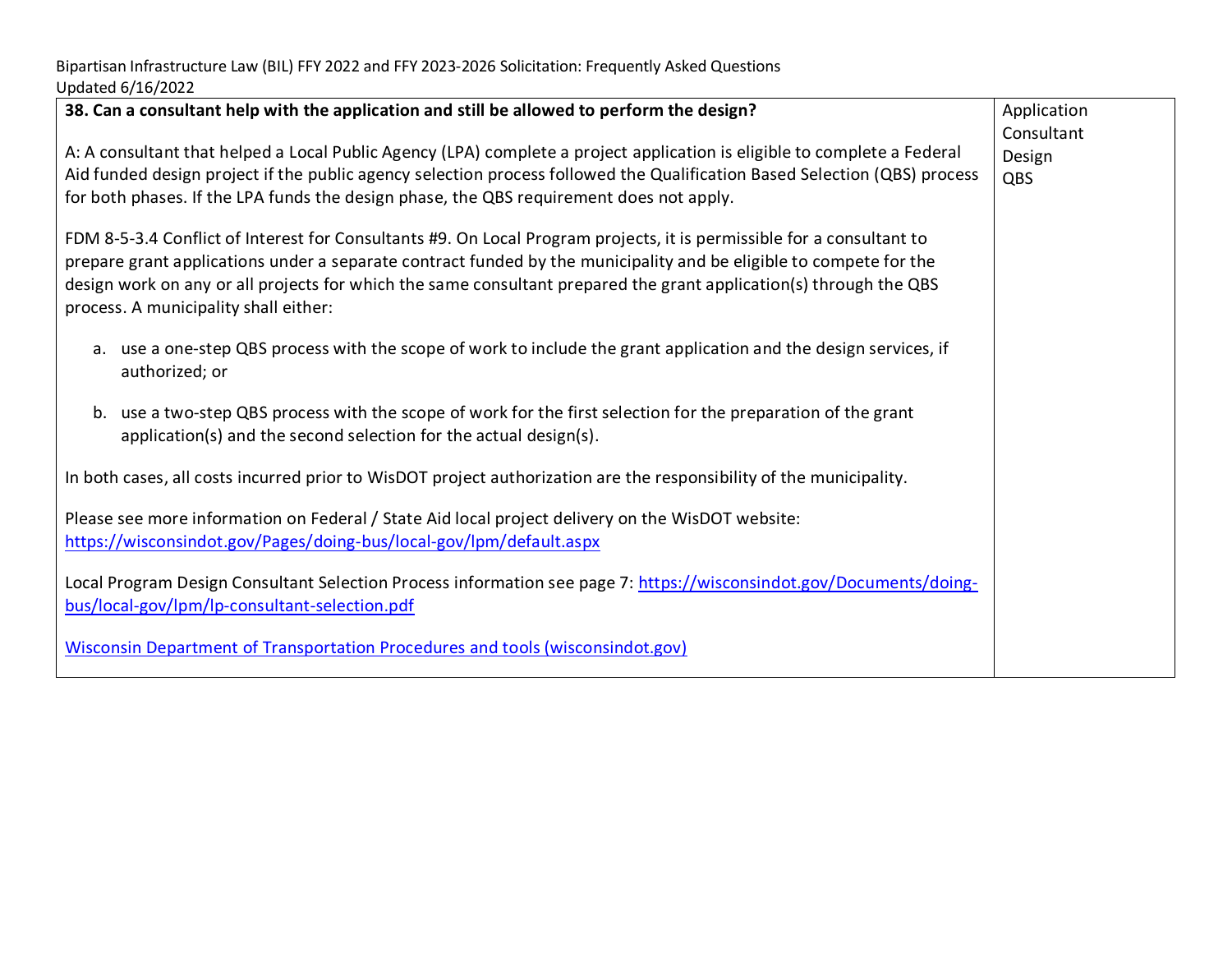| 39. Can a Local Public Agency (LPA) use their consultant municipal engineer to work on the application or design phase<br>for a Federal Aid project?                                                                                                                                                                                                                                                                                                                                                                                                                                                                                                                                                                                                                    | Consultant<br>Design                 |
|-------------------------------------------------------------------------------------------------------------------------------------------------------------------------------------------------------------------------------------------------------------------------------------------------------------------------------------------------------------------------------------------------------------------------------------------------------------------------------------------------------------------------------------------------------------------------------------------------------------------------------------------------------------------------------------------------------------------------------------------------------------------------|--------------------------------------|
| A: An LPA cannot use their consultant municipal engineer for federally funded work. The LPA can choose to use LPA<br>funds for work performed by their consultant municipal engineer. Please see more information on Federal / State Aid<br>local project delivery on the WisDOT website: https://wisconsindot.gov/Pages/doing-bus/local-gov/lpm/default.aspx                                                                                                                                                                                                                                                                                                                                                                                                           |                                      |
| Local Program Design Consultant Selection Process information (see page 7):<br>https://wisconsindot.gov/Documents/doing-bus/local-gov/lpm/lp-consultant-selection.pdf<br>Wisconsin Department of Transportation Procedures and tools (wisconsindot.gov)                                                                                                                                                                                                                                                                                                                                                                                                                                                                                                                 |                                      |
| 40. When will project award announcements be made?<br>A: The SFY 2022-2027 normal Program Cycle for the STP-Rural, STP-Urban, and the Local Bridge programs were approved<br>on March 25, 2022.                                                                                                                                                                                                                                                                                                                                                                                                                                                                                                                                                                         | Award<br><b>Bridge</b><br><b>STP</b> |
| The FFY 2022 BIL solicitation applications for STP-Local, STP-Rural, STP-Urban, and the Local Bridge were due April 1,<br>2022 and are anticipated to be announced in May 2022.                                                                                                                                                                                                                                                                                                                                                                                                                                                                                                                                                                                         |                                      |
| The FFY 2023-2026 BIL solicitation applications for STP-Local, STP-Rural, STP-Urban, and the Local Bridge are due June 3,<br>2022 and are anticipated to be announced in August 2022 and will allow for additional bridge and road applications.                                                                                                                                                                                                                                                                                                                                                                                                                                                                                                                        |                                      |
| 41: How does the Local Public Agency (LPA) coordinate with other states on shared roadways/bridges?<br>A: State participation in the use of BIL supplemental funds may vary around the country. A project spanning multiple<br>jurisdictions would likely be more suitable for a future solicitation in FFY 2023 or beyond to allow for appropriate<br>coordination. Typically, there is an agreement between states to determine who will take the lead on the project.<br>Specific questions should be directed to WisDOT BIL staff at dotlocalprograms@dot.wi.gov or the Local Program<br>Manager for your region (Reference WisDOT website for Local Program contact list at<br>https://wisconsindot.gov/Pages/doing-bus/local-gov/astnce-pgms/highway/bil-lp.aspx) | <b>Bridge</b><br>Funding<br>Roadway  |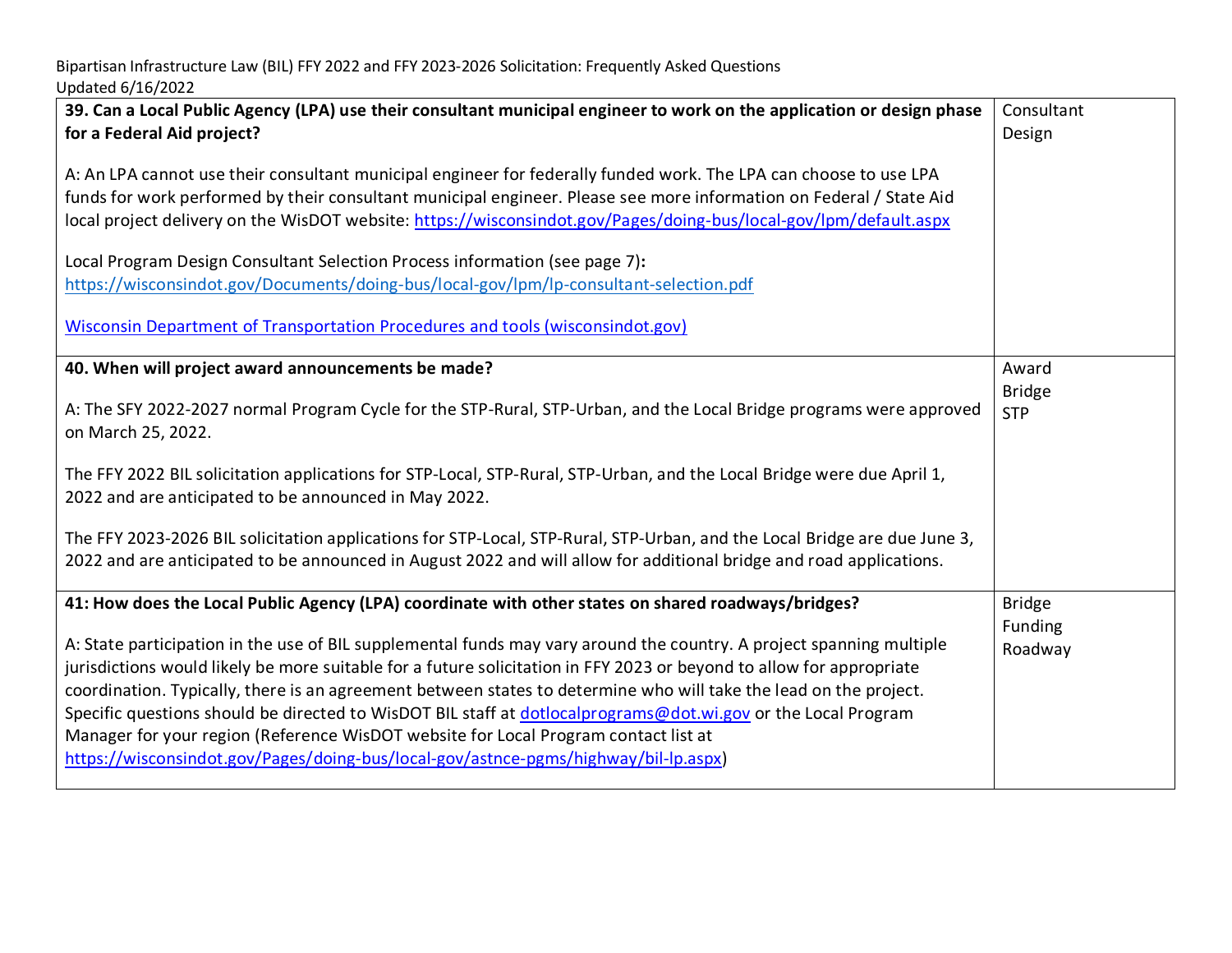| 42. There is no narrative section on the STP-Local or STP-Rural applications to "sell" the project, and no mention of<br>including photos. Will additional materials be accepted with these applications?                                                                                                                                                                                                                                                                                                                                                                                                                | Application<br><b>STP</b>            |
|--------------------------------------------------------------------------------------------------------------------------------------------------------------------------------------------------------------------------------------------------------------------------------------------------------------------------------------------------------------------------------------------------------------------------------------------------------------------------------------------------------------------------------------------------------------------------------------------------------------------------|--------------------------------------|
| A: The FFY 2022 application materials were greatly simplified to expedite the project solicitation. The narrative section<br>(called Project Justification) is included in the FFY 2023 materials released on February 28, 2022. Additional narrative,<br>photos, and/or letters of support may be attached to the application.                                                                                                                                                                                                                                                                                          |                                      |
| 43. Are there any recommendations on hiring a consultant to help with the application itself, before project selection<br>and hiring a design consultant?<br>A: An accurate construction project estimate is critical in the application since it is the basis of the State/Municipal<br>Agreement (SMA) which defines the cost share responsibilities. A consultant experienced with Local Program projects<br>can advise the municipality on project eligibility requirements and costs.<br>See FAQ 38 to learn more about consultant selection and hiring.                                                            | Consultant<br>Estimate<br><b>SMA</b> |
| 44. Can multiple box culverts from several roadways be bundled to create one project?<br>A: No.                                                                                                                                                                                                                                                                                                                                                                                                                                                                                                                          | Culvert                              |
| 45. What is the process for municipalities to request engineering firms provide a statement of qualifications?<br>A: When federal funds are involved, the Qualification Based Selection (QBS) process must be followed. There are several<br>alternatives for soliciting consultants as outlined in FDM 8-5-20. https://wisconsindot.gov/rdwy/fdm/fd-08-05.pdf#fd8-5-<br>10.1<br>If there are no federal funds, QBS is encouraged but optional. WisDOT strongly recommends consultants are listed on<br>WisDOT's Roster of Eligible Engineering Consultants. Firm must be eligible to practice engineering in Wisconsin. | Consultant<br>QBS                    |
| See FAQ 39 to learn more about consultant selection and hiring.                                                                                                                                                                                                                                                                                                                                                                                                                                                                                                                                                          |                                      |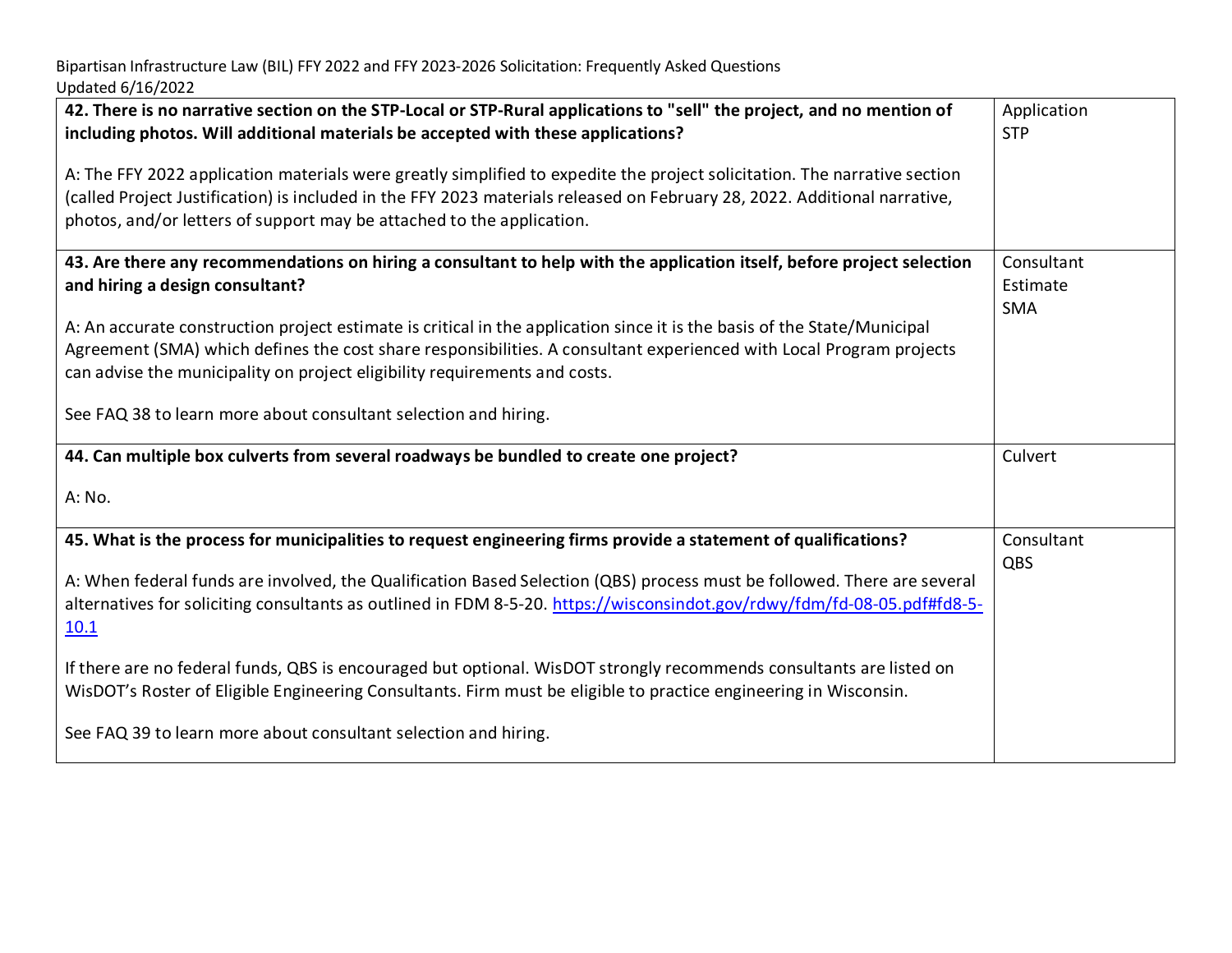| 46. Will the STP-Local, STP-Urban, STP-Rural, and Local Bridge be funded at 80/20?                                                                                                                                                                                                          | <b>Bridge</b>         |
|---------------------------------------------------------------------------------------------------------------------------------------------------------------------------------------------------------------------------------------------------------------------------------------------|-----------------------|
| A: In general, Local Program Projects are an 80% federal and 20% local match.                                                                                                                                                                                                               | Funding<br><b>MPO</b> |
| Note: Projects in the Metropolitan Planning Organizations (MPOs) are subject to decisions that the MPO voting                                                                                                                                                                               | <b>STP</b>            |
| committees make about the proposed projects. Cost share decisions may vary, depending on the MPO decisions.                                                                                                                                                                                 |                       |
| Reference the WisDOT website to identify if a project is located in an MPO: Wisconsin Department of Transportation<br>Metropolitan planning organizations (wisconsindot.gov)                                                                                                                |                       |
|                                                                                                                                                                                                                                                                                             |                       |
| 47. Once an FFY 2022 construction-only project is awarded, is it required that the Local Public Agency (LPA) hire a<br>design consultant to prepare the plans, specifications, and estimates (PS&E) and related documentation to WisDOT<br>standards and cover the cost of that consultant? | <b>FFY 2022</b>       |
| A: Yes, the LPA will need a consultant to ensure both timely and adequate submittals are made to WisDOT.                                                                                                                                                                                    |                       |
| 48. Where can I find a list of eligible engineers?                                                                                                                                                                                                                                          | Consultant            |
| A: WisDOT Roster of Eligible Engineering Consultants (wisconsindot.gov)                                                                                                                                                                                                                     | QBS                   |
| County Highway Commissioners may also discuss their experience with design engineers with LPAs.                                                                                                                                                                                             |                       |
| 49. What if an engineering firm is not on WisDOT's list of eligible engineers, but they say they are eligible?                                                                                                                                                                              | Consultant            |
| A: To be a prime design consultant, firms do not need to be on WisDOT's Roster of Eligible Engineering Consultants to be<br>eligible to conduct work. Local municipalities need to follow the solicitation procedures in FDM 8-5-20.2 for federally<br>funded design work.                  | QBS                   |
| There are two requirements to be a consultant design engineer:                                                                                                                                                                                                                              |                       |
| 1. Firms must be licensed and hold a current Certificate of Authorization to practice professional engineering<br>in the state of Wisconsin (Wis. Stat. 443.08). Professional Engineering license numbers are not accepted in<br>lieu of the credential.                                    |                       |
| 2. The firm must have a Professional Engineer licensed in Wisconsin to stamp the Design Study Report and plans.                                                                                                                                                                             |                       |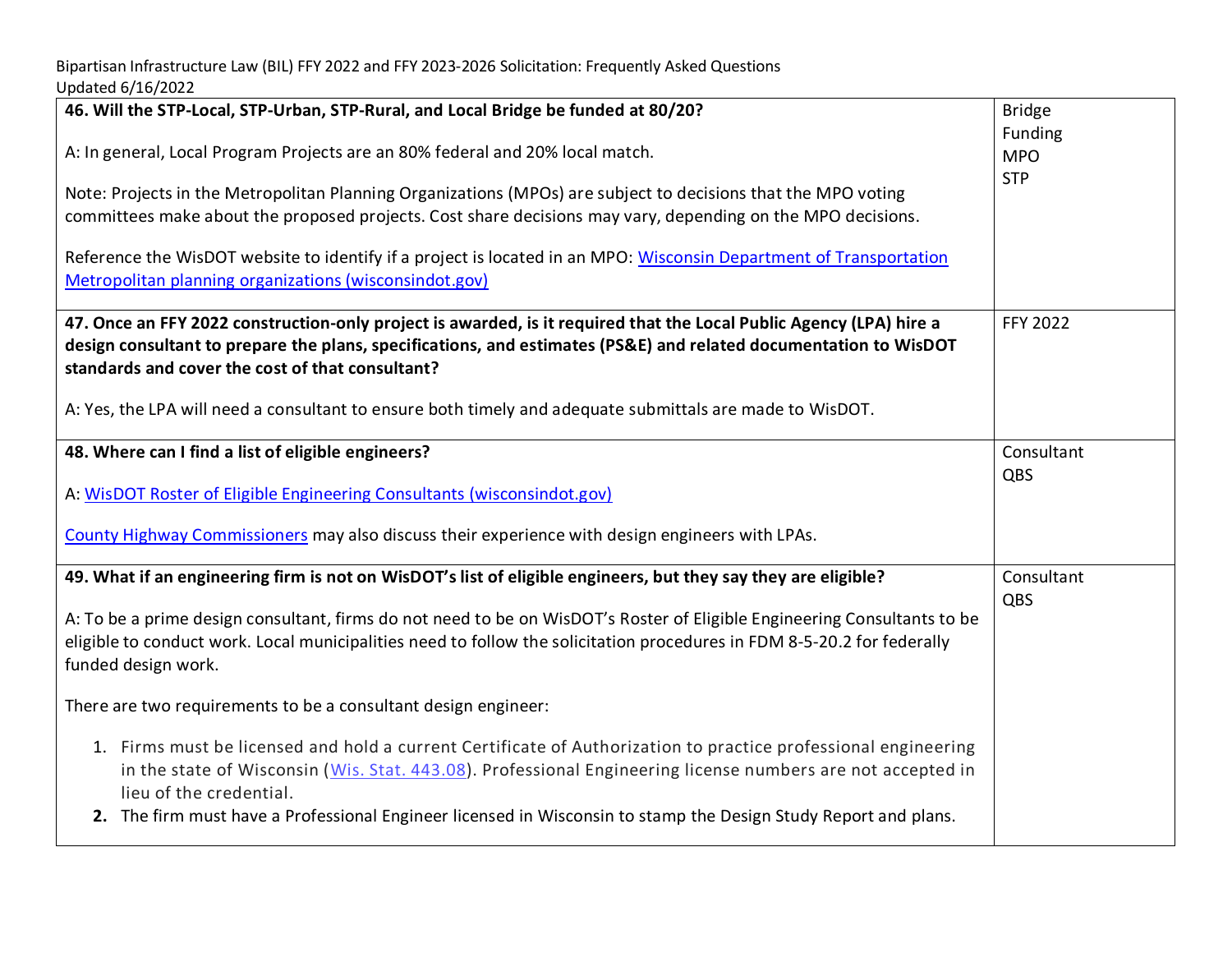| 50. How is the census-defined population group determined for eligibility? Where is that information found? How is it<br>determined whether a road is eligible for STP-Local?                                                                                                                                                                                                                                                                                                               | Local<br><b>STP</b>         |
|---------------------------------------------------------------------------------------------------------------------------------------------------------------------------------------------------------------------------------------------------------------------------------------------------------------------------------------------------------------------------------------------------------------------------------------------------------------------------------------------|-----------------------------|
| A: There is a complex set of criteria to determine population. The Census Bureau uses a mapping element approach and<br>provides an initial set of criteria that the public comments on. The Census Bureau is close to releasing (if it has not<br>already released) the new definitions of urban and rural for the 2020 Census. They review the urban/rural criteria every<br>10 years.                                                                                                    |                             |
| There are 18 urbanized areas in Wisconsin and are defined as having a population of more than 50,000 people. Roads<br>eligible for STP-Local funds are minor collectors or local roads located outside the 18 urbanized areas of Wisconsin.<br>Reference this map (purple roads):<br>https://wisdot.maps.arcgis.com/apps/webappviewer/index.html?id=0c12fe578f204941b3b677b118598005                                                                                                        |                             |
| 51. If funds are applied for FFY 2023 and there is a delay in the design, can construction be moved to a different year?                                                                                                                                                                                                                                                                                                                                                                    | <b>Change Management</b>    |
| A: This is determined on a case-by-case basis, provided there are available funds in the proposed fiscal year. In addition,<br>the projects will need to be completed by the 6-year sunset date from point of award. The sunset date is also known as<br>the project completion date which is defined in the State/Municipal Agreement (SMA).                                                                                                                                               | Schedule<br><b>SMA</b>      |
| 52. If a project does not request design engineering services funding in the FFY 2023-2026 round, can the QBS process<br>be skipped assuming the firm is on the WisDOT list of approved firms?                                                                                                                                                                                                                                                                                              | Consultant<br>Design<br>QBS |
| A: Yes, if 100% local funds are used to design the project, then QBS process is not required. LPAs are encouraged to use<br>WisDOT's Roster of Eligible Engineering Consultants, but it is not required. The selected firm should be familiar with the<br>WisDOT design process.                                                                                                                                                                                                            |                             |
| 53. If existing roads are gravel or chip seal, will the project have to replace with asphalt to qualify for these funds? Are<br>we able to use cold mix asphalt or concrete?                                                                                                                                                                                                                                                                                                                | Pavement Type               |
| A: Reference the Facilities Development Manual (FDM) Chapter 14 for pavement design criteria. FDM 14-15 Pavement<br>Type Selection (wisconsindot.gov). The FDM 1.2 includes, " hot-mix asphalt pavement and a concrete pavement option<br>for pavement replacement and reconstruction projects." Gravel, chip seal, wedging, or cold mix asphalt maintenance<br>projects are not allowed. Though, wedging may be acceptable if it is improving the roadway and not used for<br>maintenance. |                             |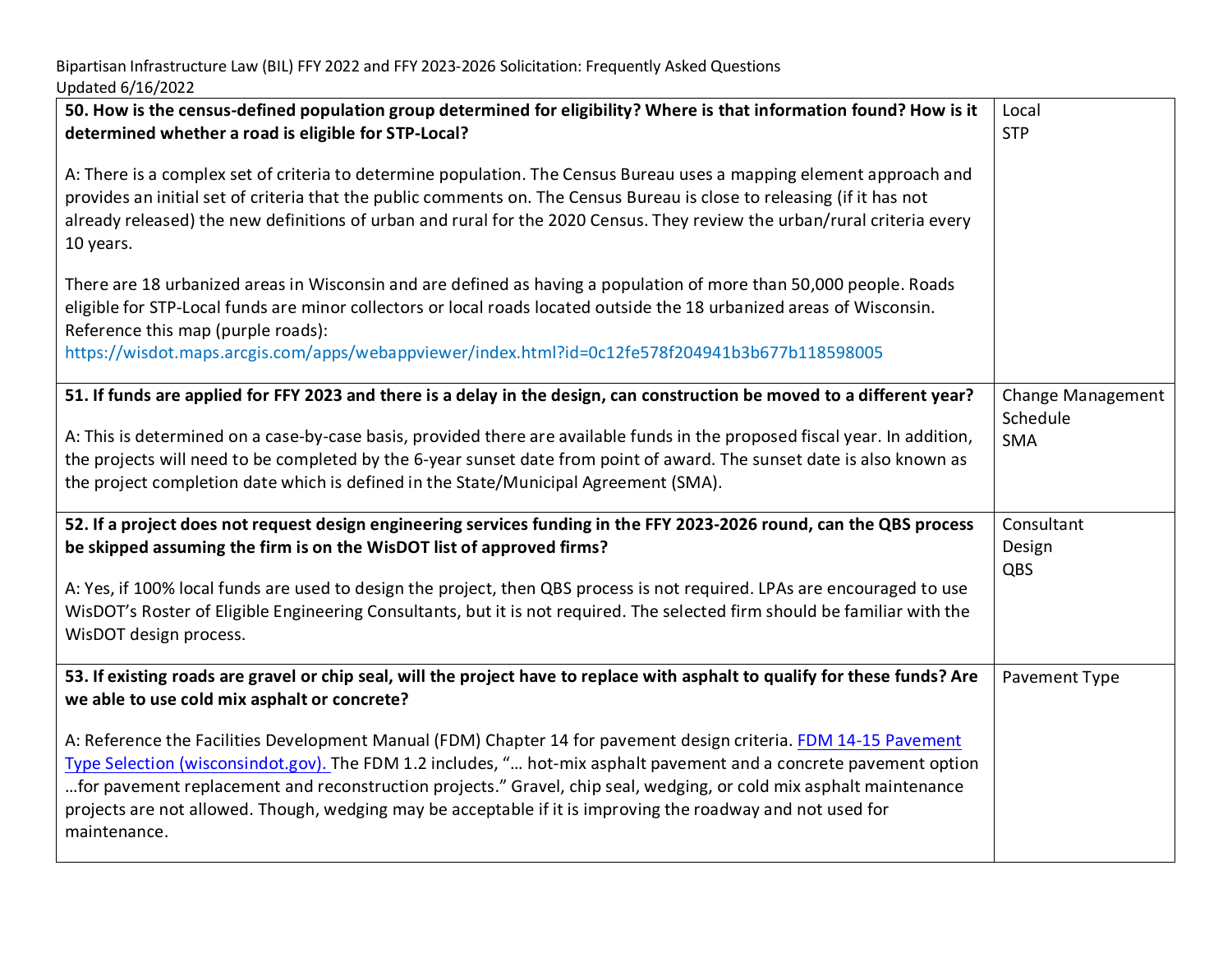| 54. A local government may be concerned with the possibility of paying for a design consultant engineer and no<br>guarantee of receiving an award. Should the Local Public Agency (LPA) still consider applying? | Consultant<br>Funding |
|------------------------------------------------------------------------------------------------------------------------------------------------------------------------------------------------------------------|-----------------------|
| A: Ultimately it is the decision of the LPA whether or not to work with a consultant engineer.                                                                                                                   |                       |
| 55. Can local forces work on these projects be used as the local 20% share?                                                                                                                                      | Funding               |
| A: No. For STP and Local Bridge programs, local forces work cannot be used as the 20% local share. Construction work<br>must be competitively bid and awarded through the state process.                         |                       |
| 56. Can a Highway Department bid on the project through the bid process? If they can, does the same apply that they<br>must be 10% lower than an outside contractor just like LRIP bidding?                      | <b>Bid letting</b>    |
| A: No, county or local highway departments cannot bid.                                                                                                                                                           |                       |
| 57. Considering the guidance to avoid early applications for projects near or crossing railroads, does railroad right of<br>way turned into Rails for Trails cause issues?                                       | Railroad              |
| A: If the rail corridor is no longer an active railroad, the Rails for Trails corridor should not cause issues.                                                                                                  |                       |
| 58. Town road design standards are based on average daily traffic (ADT) volume. What are the requirements for ADTs?<br>For instance, is an ADT based on a one-week count from four years ago acceptable?         | <b>Traffic</b>        |
| A: The validity of past counts may be site specific based on any recent developments that may affect traffic volumes.                                                                                            |                       |
| Town road standards with respect to ADT are defined in the state statutes, Trans 204 Existing Town Road Improvement<br>Standards: https://docs.legis.wisconsin.gov/code/admin_code/trans/204                     |                       |
| WisDOT Facilities Development Manual Chapter 11 defines acceptable design parameters with respect to ADT:<br>https://wisconsindot.gov/rdwy/fdm/11.pdf                                                            |                       |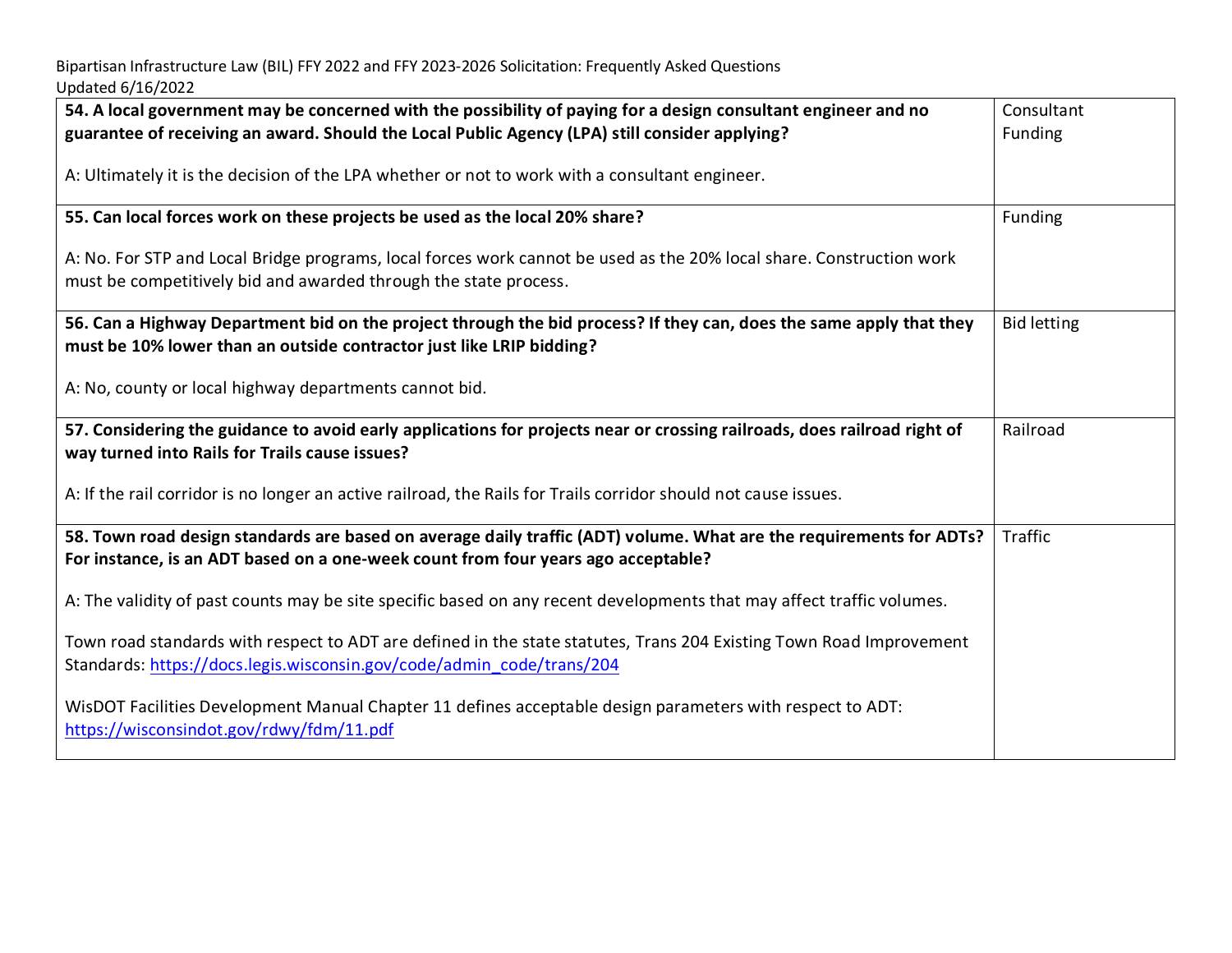| 59. Are STP-Local, STP-Rural, STP-Urban and Local Bridge project funds fronted by WisDOT or by the Local Public<br>Agency (LPA) and reimbursed by WisDOT?<br>A: WisDOT pays all project costs and will invoice the LPA for their cost share as outlined in the State/Municipal<br>Agreement (SMA). Reference the WisDOT website for more information: Wisconsin Department of Transportation<br>Project invoices (wisconsindot.gov)                                                                                        | Funding<br>Local Bridge<br><b>STP</b> |
|----------------------------------------------------------------------------------------------------------------------------------------------------------------------------------------------------------------------------------------------------------------------------------------------------------------------------------------------------------------------------------------------------------------------------------------------------------------------------------------------------------------------------|---------------------------------------|
| 60. Does WisDOT provide its design review costs and construction oversight costs for local governments to include in<br>their project application?                                                                                                                                                                                                                                                                                                                                                                         | Estimate<br><b>SMA</b>                |
| A: Yes, WisDOT will provide design and construction oversight costs for the State/Municipal Agreement (SMA) and will<br>invoice the Local Public Agency accordingly.                                                                                                                                                                                                                                                                                                                                                       |                                       |
| 61. How do local communities get this funding in hand from the federal government?<br>A: Federal funds are allocated to individual states who then distribute the funds through state program appropriations.<br>STP and Local Bridge funds are paid upfront by WisDOT and then the local share is billed to the project sponsor at time of<br>project completion. A federal contracting system such as Sam.gov does not apply for STP and Local Bridge funded<br>projects.                                                | Funding<br>Local Bridge<br><b>STP</b> |
| 62. If the construction oversight costs are part of the 80/20 split, how does the Local Public Agency (LPA) build that<br>cost into the initial estimate?<br>A: WisDOT will provide an estimate of the construction oversight costs to the municipality to include in the total costs<br>applied for in the application submittal. The costs will be shown as the estimated cost to construct the project and the<br>construction oversight costs (consultant and WisDOT) for a total initial estimate.                    | Construction<br>Estimate              |
| 63. Which organization obtains the lien waivers from the firm?<br>A: WisDOT does not obtain lien waivers from contractors or suppliers. The only place lien waivers are discussed in the<br>Standard Specification is 108.12 (3) Terminating the Contract for Default. Public improvement liens are available to first<br>tier subs and suppliers under State Statute 779.15 and 84.06. For more information, reference WisDOT webpage:<br>https://wisconsindot.gov/Pages/doing-bus/eng-consultants/cnslt-rsrces/lien.aspx | Construction                          |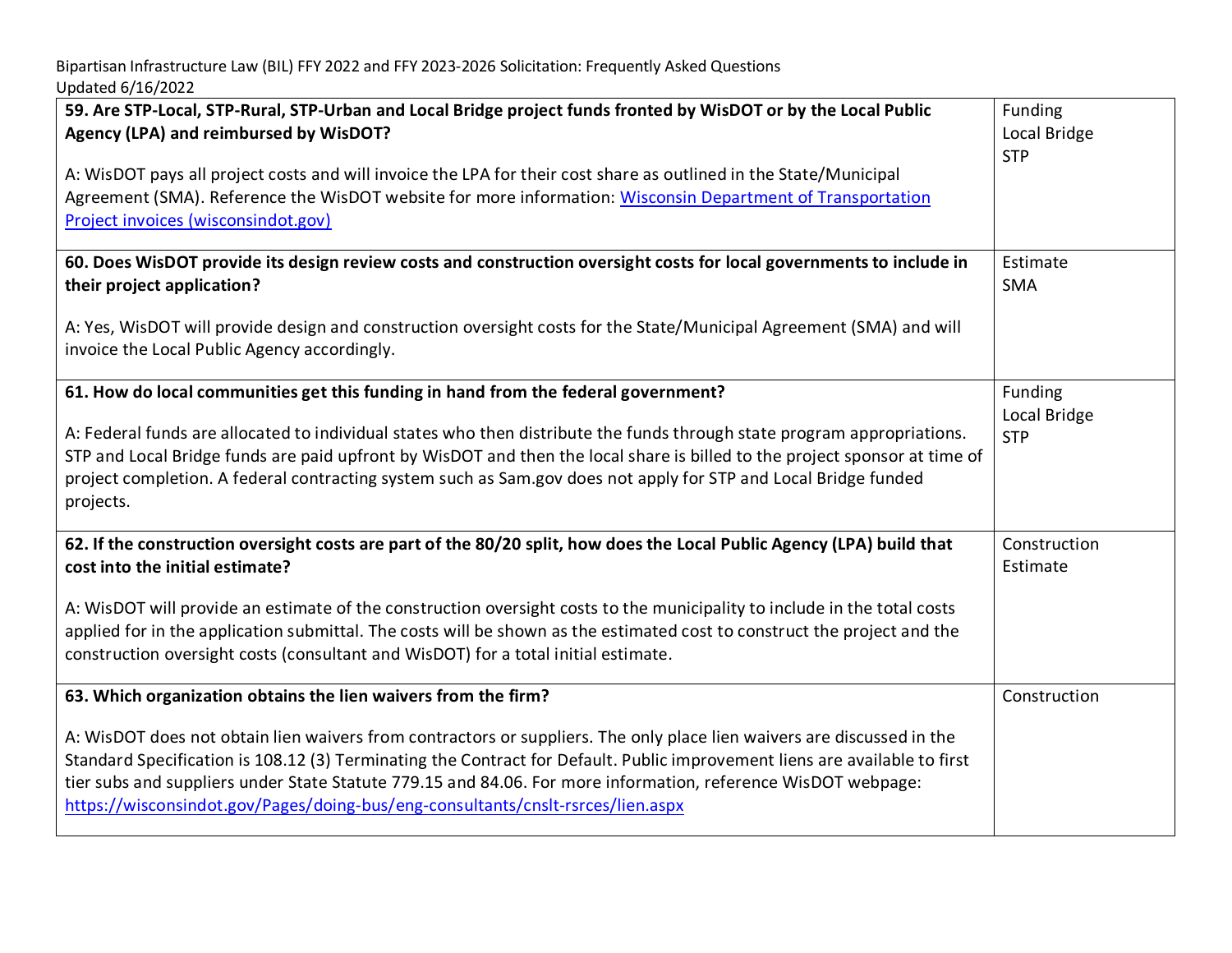| 64. Any suggestions on how to handle the effects of inflation when creating estimates for projects that may not be<br>constructed several years in the future?                                                                                                                             | Estimate                |
|--------------------------------------------------------------------------------------------------------------------------------------------------------------------------------------------------------------------------------------------------------------------------------------------|-------------------------|
| A: This WisDOT webpage provides estimate development guidance: Wisconsin Department of Transportation Estimate<br>development (wisconsindot.gov)                                                                                                                                           |                         |
| This WisDOT webpage provides estimating tools: Wisconsin Department of Transportation Estimating tools<br>(wisconsindot.gov)                                                                                                                                                               |                         |
| When developing an estimate, or if an application is denied and resubmitted, use your best judgement on annual<br>inflation rates as to when the project is scheduled to be built.                                                                                                         |                         |
| 65. How many funds are available per year to the towns?                                                                                                                                                                                                                                    | Funding                 |
| A: Currently, the best estimate is \$45 million annually for bridges for counties, towns, cities, and villages combined. The<br>STP-Local program may be roughly \$8 million annually for local and minor collector roads in communities under 50,000<br>people.                           |                         |
| 66. Does a potential TAP application fall under future timelines (2024 and beyond)?                                                                                                                                                                                                        | <b>TAP</b>              |
| A: WisDOT will provide more guidance on TAP when known.                                                                                                                                                                                                                                    |                         |
| 67. Do all trees have to be removed in the right of way?                                                                                                                                                                                                                                   | Design<br>Construction  |
| A: Tree and vegetation removal will follow the Facilities Development Manual (FDM). Project specific requirements are<br>addressed during design. Refer to the FDM 11-15, Attachment 1.9 regarding clear zones guidance:<br>https://wisconsindot.gov/rdwy/fdm/fd-11-15-att.pdf#fd11-15a1.9 |                         |
| 68. There can be lots of acronyms in state work. Where is a spelled-out list of WisDOT acronyms used in the Local<br>Program process?                                                                                                                                                      | Acronyms<br>Definitions |
| A: Please reference the following website for more information: WisDOT Local Program Acronyms and Definitions.docx                                                                                                                                                                         |                         |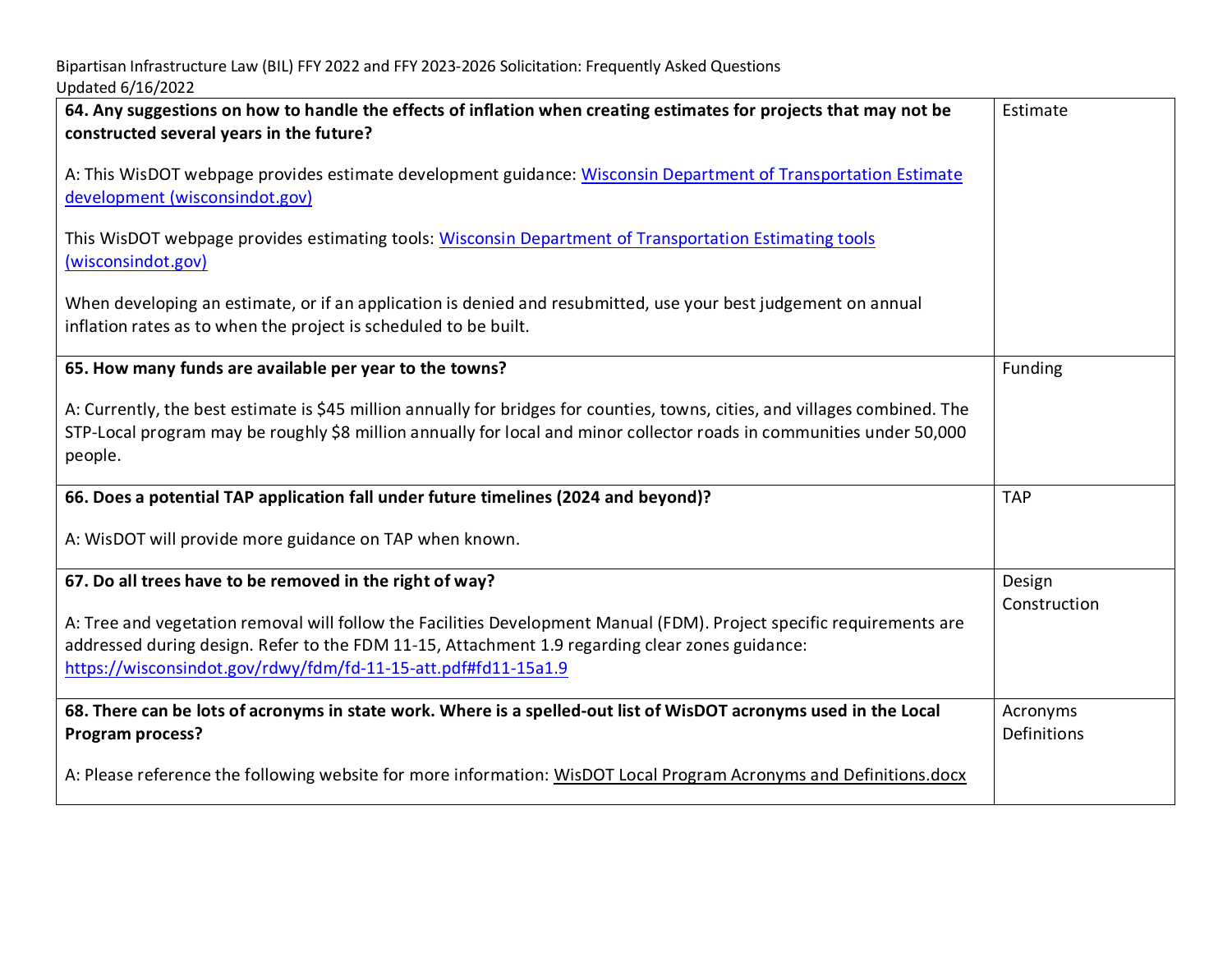| 69. What should be done to request priority Wisconsin Department of Natural Resources coordination review for a<br>project that was selected for FFY 2022 BIL funding?                                                                                                         | Environmental<br><b>WDNR</b> |
|--------------------------------------------------------------------------------------------------------------------------------------------------------------------------------------------------------------------------------------------------------------------------------|------------------------------|
| A: Include the following language in the Document Delivery Date Information section of the DNR Project Coordination<br>Request template found at https://wisconsindot.gov/Documents/doing-bus/eng-consultants/cnslt-<br>rsrces/environment/dnrprojectcoordinationrequest.dotx. |                              |
| "The proposed project is a FFY 2022 BIL-funded project and priority review is requested."                                                                                                                                                                                      |                              |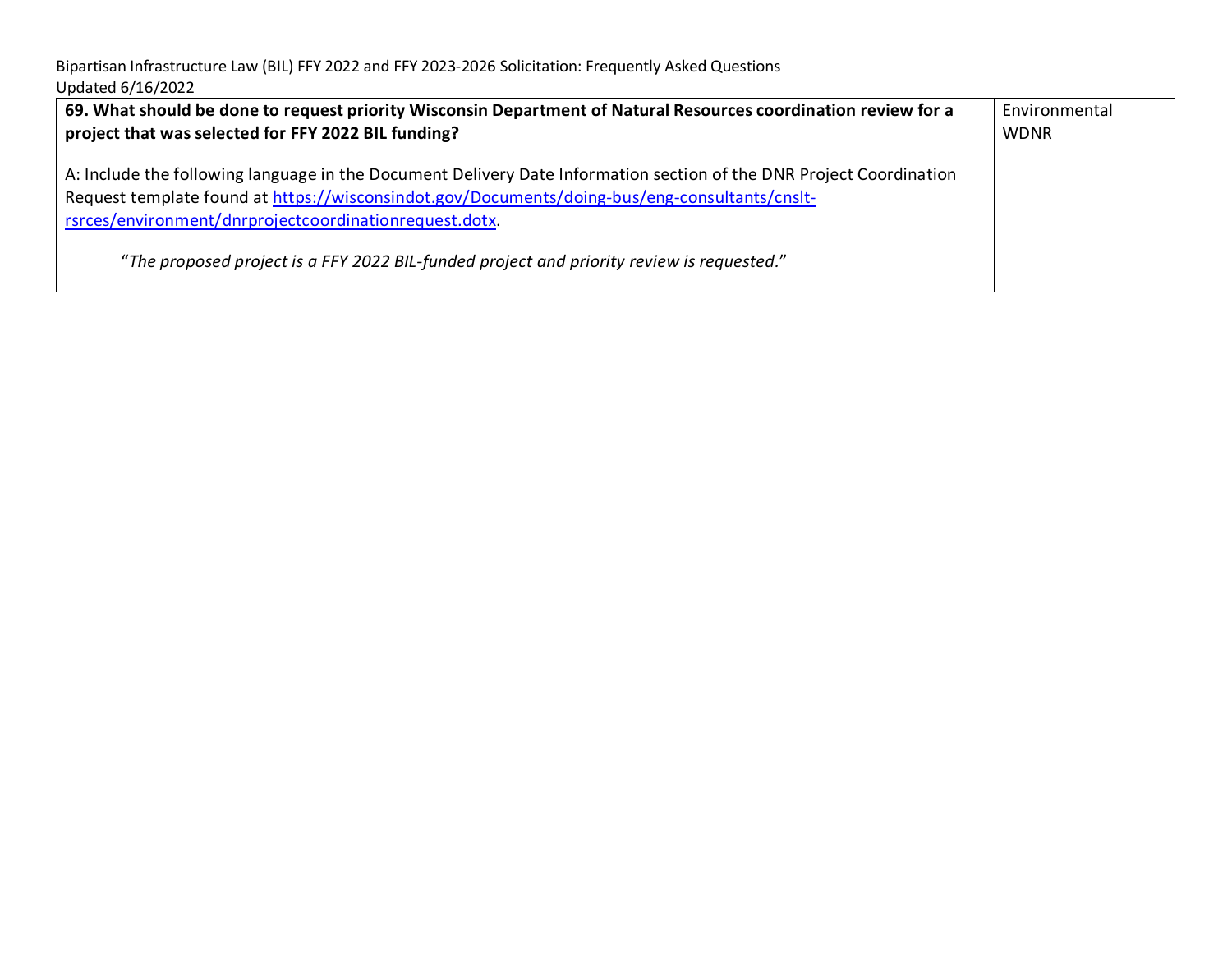| UNUULU U/IU/LULI                                                      |                                                                                                                                                                                                                     |                                           |               |
|-----------------------------------------------------------------------|---------------------------------------------------------------------------------------------------------------------------------------------------------------------------------------------------------------------|-------------------------------------------|---------------|
| List review?                                                          | 70. How should a project selected for FFY 2022 BIL funding be identified as a priority for a Cultural Resources Screening                                                                                           |                                           | Environmental |
| for screening review, please follow the steps below:                  | A: Project must meet current screening criteria as identified in FDM Chapter 26-5-1.1.1. In order to submit the BIL project                                                                                         |                                           |               |
|                                                                       | 1. WisDOT Project Manager will submit the DT1030 using cloud-based storage program Box:                                                                                                                             |                                           |               |
| - On the DT1030, please add "BIL" before the project ID (see example) |                                                                                                                                                                                                                     |                                           |               |
| DT1030<br>Section I. Project Information                              | CULTURAL RESOURCES SCREENING SUBMITTAL<br>Wisconsin Department of Transportation                                                                                                                                    | Amended submittal (include new informatio |               |
| DOT Project ID<br>BIL 1000 20 30                                      | Highway (Street)<br>Main Street                                                                                                                                                                                     | County<br>Dane                            |               |
| Project Termini<br>Katie Girde - Lynn Lane                            |                                                                                                                                                                                                                     | Region - Office<br><b>SW Region</b>       |               |
| Jay Waldschmidt                                                       | Project Engineer/Engiect Manager/Regional Env . Coordinator                                                                                                                                                         | DSR* Dale                                 |               |
| Section II. Project Description                                       |                                                                                                                                                                                                                     |                                           |               |
| Agency participation.                                                 | XI FHWA federal (funds, permits, approvals, etc.)<br>Other lederal (USACE, Coast Guard, etc.)                                                                                                                       | State                                     |               |
| <b>PMM 05-10-05</b>                                                   | Improvement Concept: Freservation/Restoration FResurfacing                                                                                                                                                          | Reconditioning                            |               |
|                                                                       | 2. In the BIL Only folder within Box, please create a new folder. Label the folder with only the project ID.                                                                                                        |                                           |               |
|                                                                       | $E > 1$ SCREENING SUBMITTAL $>$ BIL ONLY                                                                                                                                                                            |                                           |               |
|                                                                       | Name $\wedge$<br>Updated                                                                                                                                                                                            |                                           |               |
|                                                                       | 1000-20-30                                                                                                                                                                                                          | Today by K                                |               |
|                                                                       |                                                                                                                                                                                                                     |                                           |               |
|                                                                       | 3. Upload the DT1030 and include a project location map and/or plans, if available, into the created project folder. For<br>ease of review, please convert the Microsoft Word file to PDF and label: XXXX-XX-XX BIL |                                           |               |